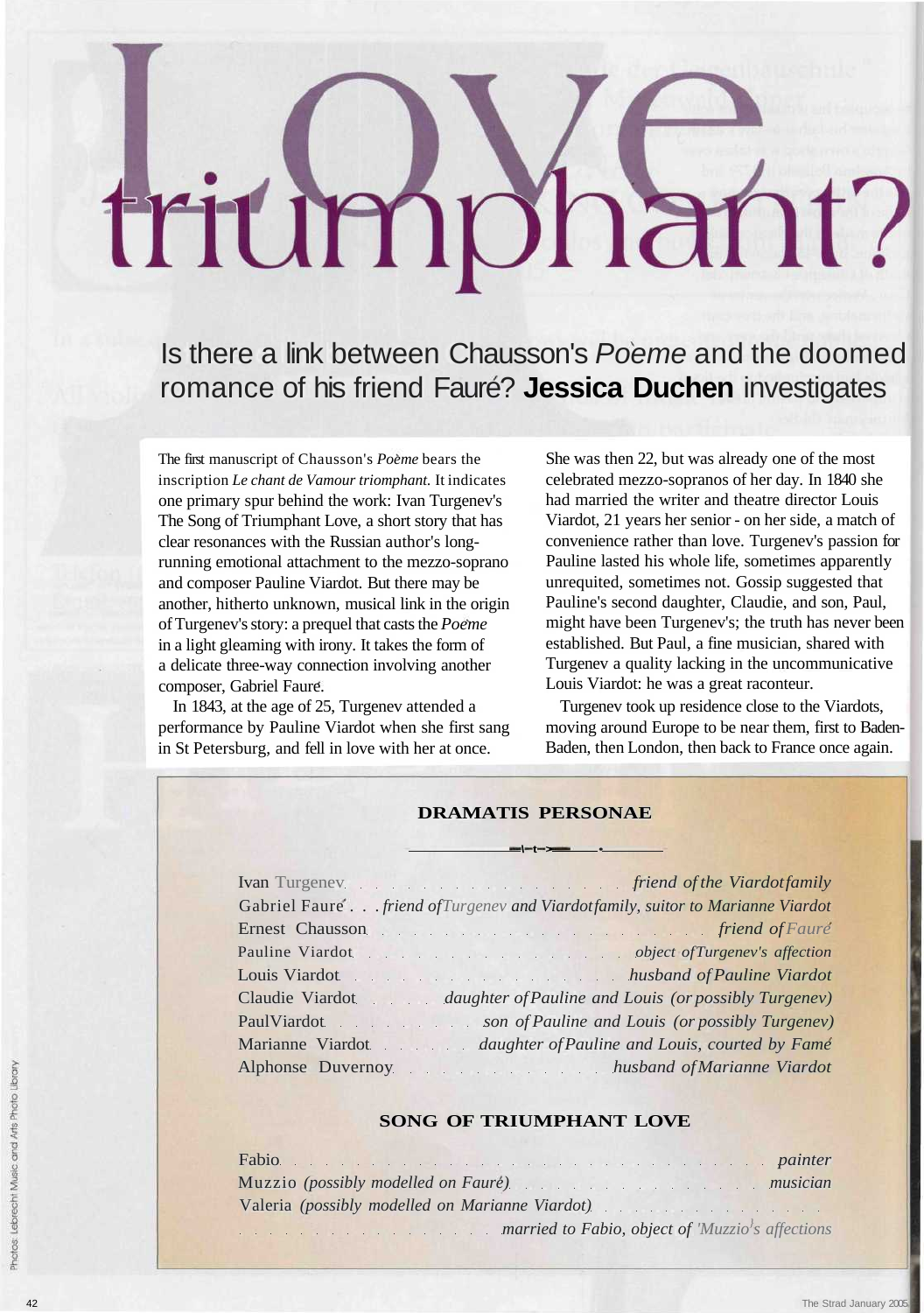From 1872, he lived in a flat on the top floor of **their** Paris home; two years later they bought a country home, Les Frenes, at Bougival, where Turgenev built a chalet for himself in the garden. Pauline's husband appears to have accepted this situation.

Turgenev's plots and characters were often subtly derived from real life. In his Literary Reminiscences, he declared: 'I never attempted "to create a character" unless 1 had as my starting point... a living person to whom the appropriate elements were later on gradually attached and added. Not possessing a great amount of free inventive power, I always felt the need of some firm ground on which I could plant my feet.'

The Song of Triumphant Love, written in 1881, two years before the author's death, has always baffled critics. His biographer V.S. Pritchett writes: 'The story... was enormously popular with the sentimental public, but the critics thought that it was trash.' Another biographer, David Magarshak, declares: 'It is his only purely imaginative story... an erotic story of magic and the magical influence of music. It seems to express the all-absorbing influence Pauline Viardot's art had on Turgenev and his recognition of his inability ever to possess her except by some means that lay outside ordinary human experience.'

The story is set in Renaissance Ferrara. Two close friends - a painter, Fabio, and a musician, Muzzio **fall'**in love with the same girl, Valeria. On her mother's advice, she marries Fabio. Muzzio travels to the Far East to recover. When he returns five years later, Fabio and Valeria are happily settled, but childless; Fabio is painting a portrait of Valeria as St Cecilia. They offer Muzzio accommodation in a pavilion in their garden. But during his travels, Muzzio has acquired sinister



powers. Producing a mysterious Eastern violin patterned with snakeskin, he plays a melody named 'The Song of Triumphant Love'. It mesmerises Valeria, inducing a vivid erotic dream which, the next day, Muzzio appears to have dreamt as well. Next, the call of the magic violin forces her to sleepwalk into the garden to meet him; he is also in a state of hypnotic somnambulism. Fabio follows them and stabs Muzzio; Muzzio, in a peculiar state between death and life, is taken away by his servant. Fabio and Valeria return to normal life - until Valeria, at the organ, finds herself playing Muzzio's Song of Triumphant Love and feels the stirring of new life in her womb. 'Could it be...?' Turgenev asks.

It is surely evident that certain non-supernatural elements of this love triangle are not purely imaginative: it contains obvious hints of Turgenev's relationship with the Viardots. But a further, previously unsuspected 'starting point' lies in the characters: Valeria and Muzzio bear striking resemblances to Pauline's third daughter, Marianne, and her one-time suitor, Faure. The latter, •

ABOVE Gabriel Faure, who was briefly engaged to Marianne Viardot. Did Chausson consciously base his masterpiece on this episode in his friend's life?

BELOW one of the Chaussons' salons, at which Faure was a regular guest. Madame Chausson is playing piano duets with Debussy

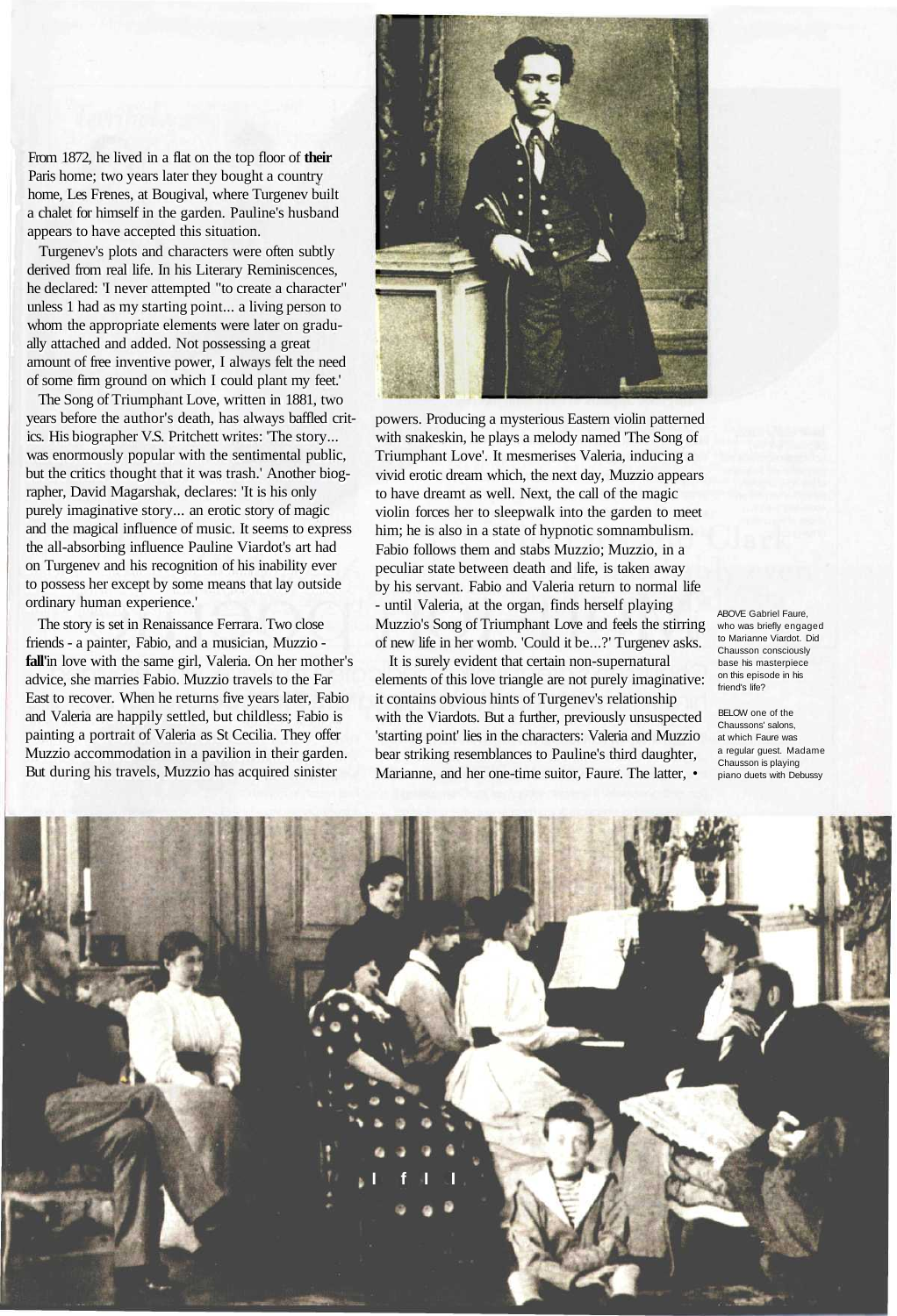obsessively in love with Marianne, courted her for four years and in the summer of 1877 she finally accepted his proposal of marriage - but she broke off the engagement that October, leaving him heartbroken. It seems that the intensity of his feelings frightened her away.

Faure's teacher, Saint-Saens, had introduced the young composer to the Viardot family in 1872; he was quickly accepted into their close-knit artistic circle. He was 27 and Marianne about 19. Faure recalled: 'Turgenev was the big gun, good-looking and with a gentleness that was even more attractive. I remember the timbre of his voice so well that when I read one of his books it seems that I hear him.'

Turgenev appears to have been fond of Faure in return; and Faure's biographer Jean-Michel Nectoux suggests that Turgenev helped to persuade Marianne, who called Turgenev 'Uncle', to accept Faure's proposal of marriage (if only temporarily). Faure was touched by their closeness: 'I have written to our uncle and told him that I wished you loved me only a quarter as much as you do him,' he wrote to her. •



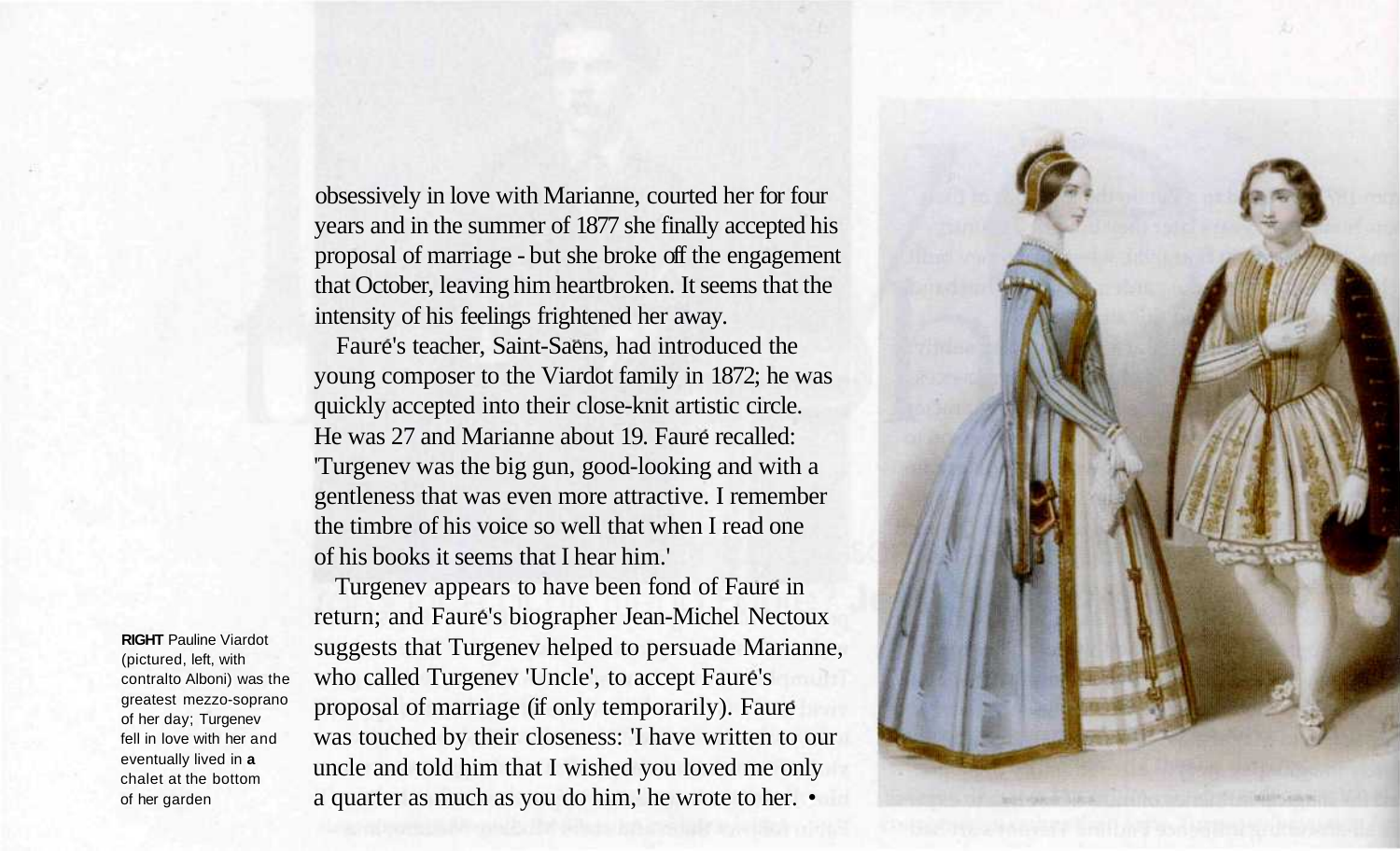# 'Mon-ton poème'

# Chausson's great work is dedicated to Ysaye, who provided him with more than mere inspiration. **Philippe Graffin** explains

**The freedom of its form** never goes against its harmonious proportion. The sense of dreamy gentleness is at its most touching at the end when, leaving aside all trace of description and anecdote, the music becomes that very feeling which inspires its emotion. Such moments in the work of an artist are very rare.'

**BELOW** Chausson said of his Poeme: It is different from anything which has appeared before'

Debussy wrote these lines about Chausson's Poeme in 1913, some 1 7 years after the work's first performance in 1896 and 14 years after its composer's tragic death in a



I cycling accident. They are testimony not only to Debussy's knowledge of what lay behind the Poeme's score, but also to the affection in which he still held the memory of his friend.

In the summer of 1893 while Chausson was starting his Poeme, Debussy was finishing his String Quartet, which he originally intended to dedicate to Chausson. But upon his colleague's lack of comprehension of its 'modernity', Debussy chose instead their shared muse, the violinist Eugene Ysaye.

In the case of the Poeme, the involvement of its dedicatee, Ysaye, was more than simply in giving its first performance. Ysaye's own Poeme elegiaque op. 12 for violin and orchestra, enigmatically dedicated to Faure, was written just a year before. With its eerie scordatura effect, it has much in common with Chausson's Poeme, and the latter's unashamedly Wagnerian lyricism, its wonderful, dark atmosphere and its sublime ending with descending trills.

Far indeed from a conventional concerto, this is a new beginning, aiming towards a freer concept of form. Chausson wrote to Vincent d'lndy in August 1895:1 really believe that there is something to be said for this sort of piece for violin and orchestra, which is very different from anything that has appeared before.' Two years earlier, he had written to Ysaye: 1 hardly know where to begin with a concerto, which is a huge undertaking, the devil's own task. But I can cope with a shorter work. It will be in very free form with several passages in which the violin plays alone.'

The various manuscripts that have survived depict the evolution of Chausson's Poeme and the composer's own thought process. The progressive changes to its title at the top of the page bear witness to its transformation from Turgenev's Le Chant de l'amour triomphant to Poeme symphonique to, finally, simply Poeme.

We now know that Chausson wrote three different versions, one with orchestra, one with piano accompaniment (which has since been rewritten by others in a more playable arrangement) and finally, most recently discovered, a companion to **•**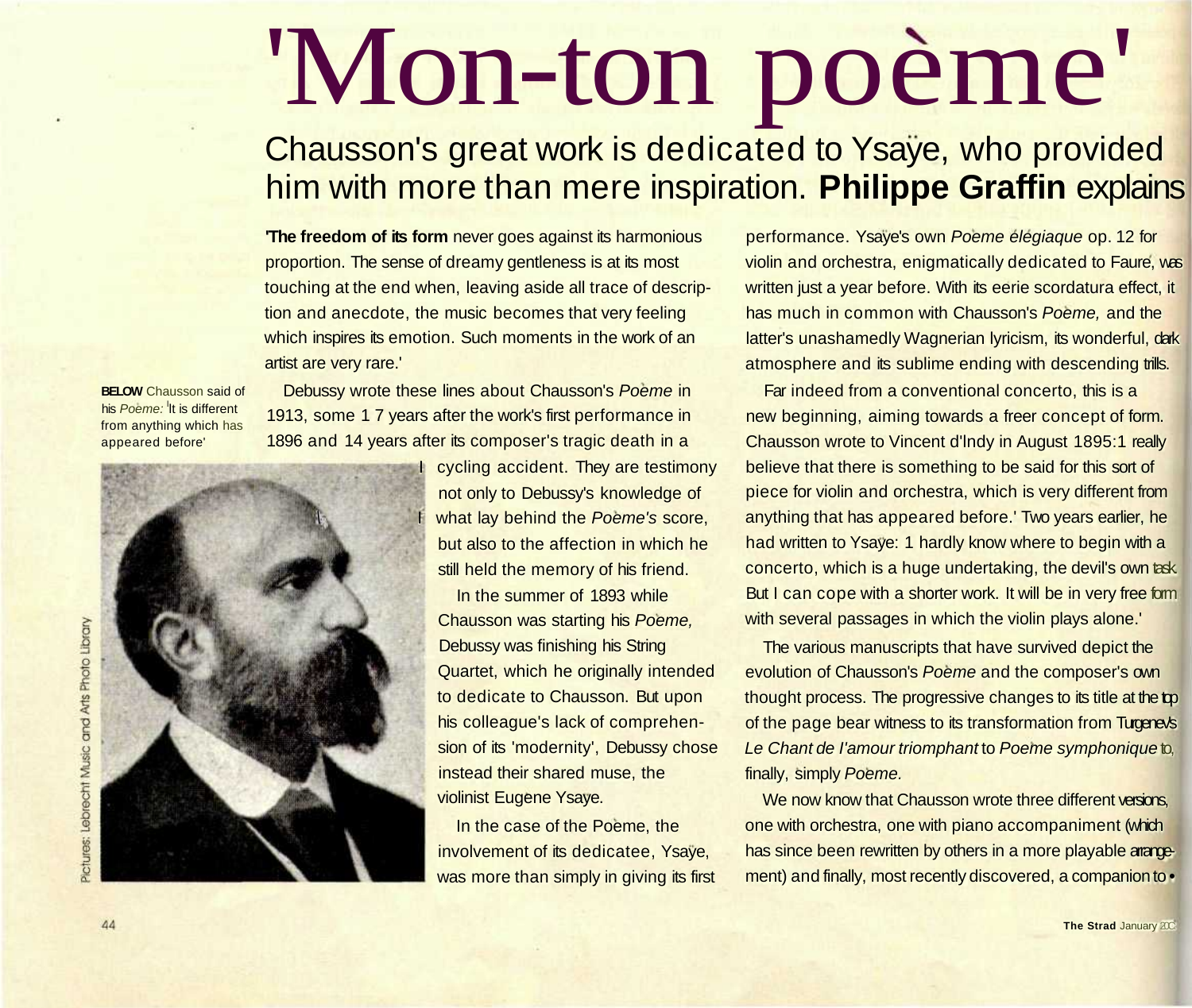In April 1881, Marianne married the composer Alphonse Duvernoy. Turgenev finished The Song of Triumphant Love two months later, having begun it in 1879, two years after Marianne broke her engagement to Faure. The description of Valeria in The Song of Triumphant Love is virtually a description of Marianne herself:

To all who met her, Valeria suggested a feeling of involuntary surprise and... tender respect, so modest was her bearing, so little, it seemed, did she realise the full extent of her charms. Some people... found her appearance a little pale;... her eyes, which were almost always lowered, expressed a certain shyness and even timidity... But there was a rumour that she had a beautiful voice.

Marianne did sing well; Turgenev had hoped she might pursue a professional career and Faure dedicated several duets to her and her sister Claudie. Faure had written to Marianne on 28 August 1877, while they •



**LEFT** Turgenev, who wrote: "I never attempted to create a character unless I had as my starting point a living person.' In his Song of Triumphant Love the protagonists bear a striking similarity to Marianne Viardot and Faure



his Concert op. 21 (1892), which was also written for Ysaye just a few years earlier: a version for violin, string quartet and piano. The solo violin part, however, has been worked out from the orchestral version and does not change except for one detail: in the manuscript at figure 12, Chausson wrote: 'Octaves ad libitum when playing with orchestra and necessary when with piano.'

I believe that this difference has not only to do with the fact that we need to hear the violin at that point, but also with the Turgenev story itself, where at that moment two voices need to be heard singing Muzzio's theme.

Chausson seems to have been aware of the fragility of the violin line projecting over the orchestra in some passages, as he was still exchanging various alternatives with Ysaye (interestingly, ten bars before and up to figure 21 in the Poeme symphonique manuscript are completely different from the final, published version) when he learnt that the German publisher Breitkopf had at last agreed to print the Poeme. In fact, it was thanks to the intervention of Isaac Albeniz, who paid Breitkopf generously out of his own pocket, that the work was published at all. Chausson certainly knew nothing about that. 'It's ridiculous, but I'm delighted to have made three hundred Marks,' he wrote.

Ysaye's final corrections, although approved by Chausson, were not published until much later, by Ysaye's son in Brussels. This is probably one of the reasons why small variants were passed on as a performing tradition through generations of violinists by Ysaye and his students. One in particular is readily recognisable as springing from Ysaye's own taste rather than reasons of balance. Three bars before figure 22 (example 1): E flat goes to B flat, reverse of the opening violin statement; a passing D flat to C flat is added (example 2), as a sort of sigh. Other arrangements by Ysaye have survived too, notably one with organ, that all bear witness to his free handling of the violin writing.

In one of his letters to Ysaye, Chausson describes the work as 'my-your Poeme'; this was certainly a generous gesture, yet also not completely undeserved. Moreover, according to one well-known anecdote, Ysaye, giving a public masterclass in Paris at the Salle Cortot towards the end of his life, exclaimed to an incredulous student about the cadenza: 'But do you really think he could have written that by himself?'

The Poeme is certainly still Chausson's best-known work to this day. Even though it has been part of the repertoire for more then a century, its evocative and exotic powers, like Muzzio's Far Eastern violin melody described in Turgenev's story, still mesmerise us. In so doing, Chausson's music embodies also, perhaps, the ideal shared with the pinnacle of artistic creation of the same era, Marcel Proust's A la recherche du temps perdu, in which the narrator describes the Violin Sonata of the composer character Vinteuil: It had awakened in him pleasures which he could never have imagined if he had not heard it; he sensed that this alone would be able to reveal them to him, and what he had felt was something like unspoken love.' H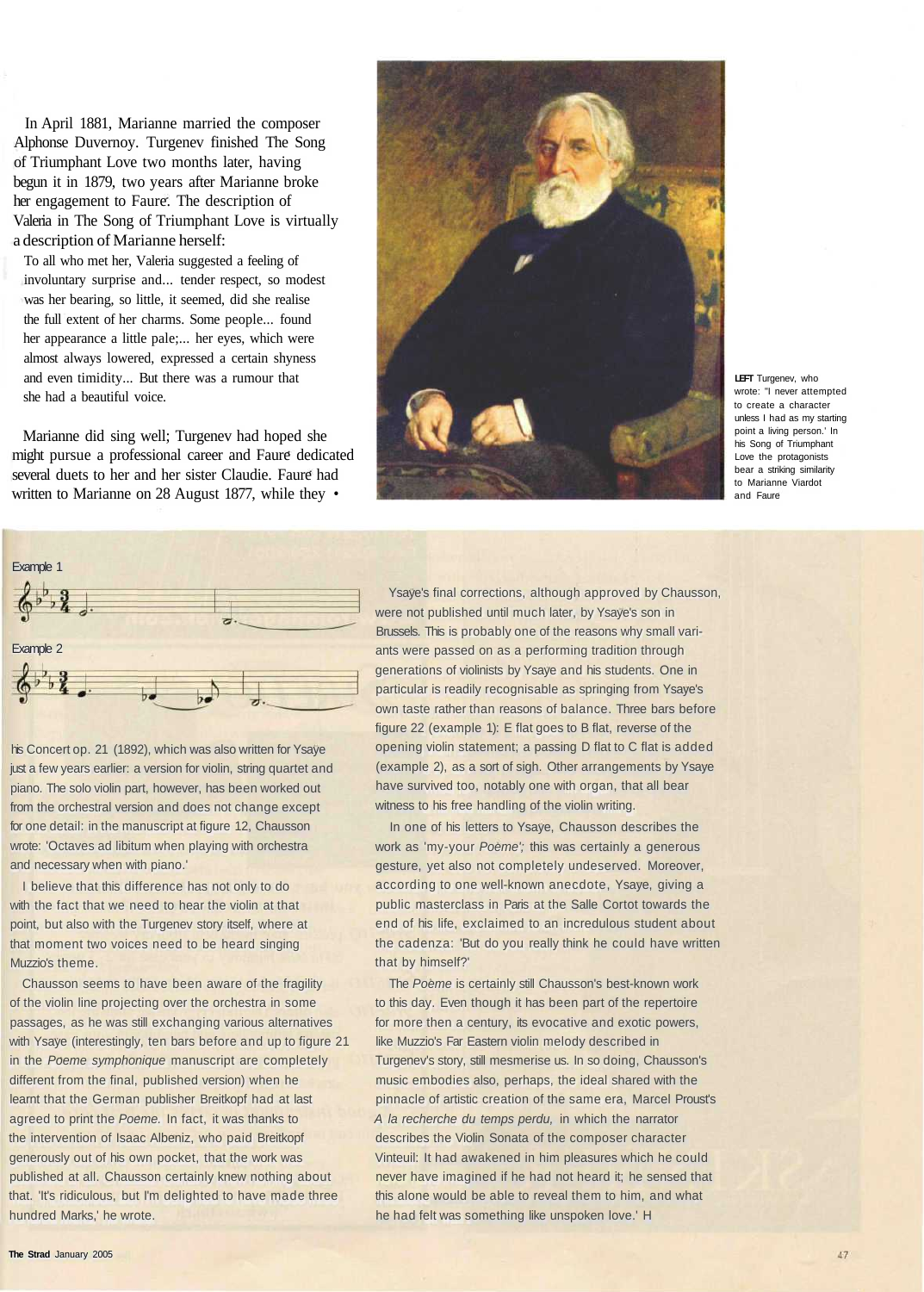were taking seaside cures separately: 'How I should love to see you... to say yet again: *you are a pearl which you yourself do not realise...'* Had Marianne shown her letters from Faure to 'Uncle'? Valeria's pallor and timidity are also Marianne's, both evident through Faure's ardent letters during that ill-fated engagement.

Muzzio... had a swarthy face and black hair, and his dark-brown eyes did not contain the happy gleam, his lips did not have the welcoming smile that were Fabio's... In his conversation, Muzzio was also less lively; despite this, both friends were equally attractive to the ladies, for both were models of chivalrous courtesy.

Faure was indeed swarthy in appearance and popular with women; and in his youth he was often considered tongue-tied. When he became engaged to Marianne, his friend Romain Bussine described him in a letter: 'He's normally so taciturn, but now he's become extrovert, gossiping, running and jumping around.'

Fauré's emotional volatility worked against him, however. Pauline, distressed by an apparent change in his personality towards impatience and incipient misery, wrote to him thus on 24 August after removing her daughter to the seaside:

Marianne is beginning to acquire a healthy colour and has stopped having those pale fainting fits... Turgenev has taken Marianne out in a boat several times, much to her delight...

As for you, my dear child... come back to us in good health, in good cheer, happy. Make sure that that was the first and last time we shall ever see a surly, sombre, unhappy face... but as you said, that was a mad gust that blew once.

Turgenev, too, described Faure arriving at Bougival with a migraine (in September 1877) and added: 'It must be hoped that his access to "blue devils" [hypochondria and dark thoughts] has disappeared forever.' It had not. These letters help to show that Faure's tendency to gloom, anger and introversion was not the result of losing Marianne, as has often been thought, but was already an essential part of him giving the Viardots the impression of a dangerous, somewhat split personality.

After Marianne broke off the engagement, Pauline described the situation thus:

Marianne had begun to fall out of love with her fiance and to become afraid of him... their affection would never have been in balance... he would have consumed her with his passion and she could have responded only with a gentle and really rather weak affection.

Here are Muzzio and Valeria reunited: ... on saying goodbye he pressed her hand... pushing his fingers into her palm and looking her so insistently in the face that she, though she did not raise her eyes nonetheless felt the look on her suddenly



burning cheeks... She remembered how in former years she had been frightened of him.

Pauline herself once said that she had worked on the story with Turgenev, and her collection of unusual musical instruments contained an ethnic violin with a snake carved into its neck which is said to have been the model for Muzzio's magical fiddle. But a more conventional violin was heard frequently in the household: that of the youthful Paul, who was the dedicatee of Faure's Violin Sonata no. 1 op. 13, written in 1875-6. Saint-Saens wrote an article eulogising the sonata; Turgenev offered to translate this for newspapers in Berlin and Russia. Faure wrote his Romance op.28 for violin and piano in the summer of 1877; he and Paul played it for the first time to the assembled Viardots. So it would not be surprising if Turgenev had associated the violin quite strongly with Faure.

As for association, Faure writes to Marianne on 10 September 1877: 'I shall ask Uncle to come up to my house... so that he can see two or three engravings and tell me if they would not be unworthy of being hung in our humblest corridors. One is a reproduction of Raphael's St Cecilia... a very fine print.'

Did the memory of a Renaissance St Cecilia on Faure's wall stay with Turgenev? The painting reveals, by the saint's feet, a Renaissance viol with a fantastical creature carved into its head.

Such was the prequel to The Song of Triumphant Love. Ernest Chausson was Faure's junior by ten years. During the 1880s, the two composers became friends, colleagues and neighbours, while Faure's music was a crucial influence on Chausson. They were close enough for Faure to dedicate his Barcarolle no.4 to Chausson's wife, Jeanne, and to be a witness when the birth of Chausson's son Jean-Michel-Sebastien was registered in 1889. Faure often attended the salons that the Chaussons held in their beautiful home: their mutual friends •

ABOVE Chausson (standing, centre) outside his home, in 1892, with friends including Ysaye, d'lndy and Faure (centre three seated, respectively)